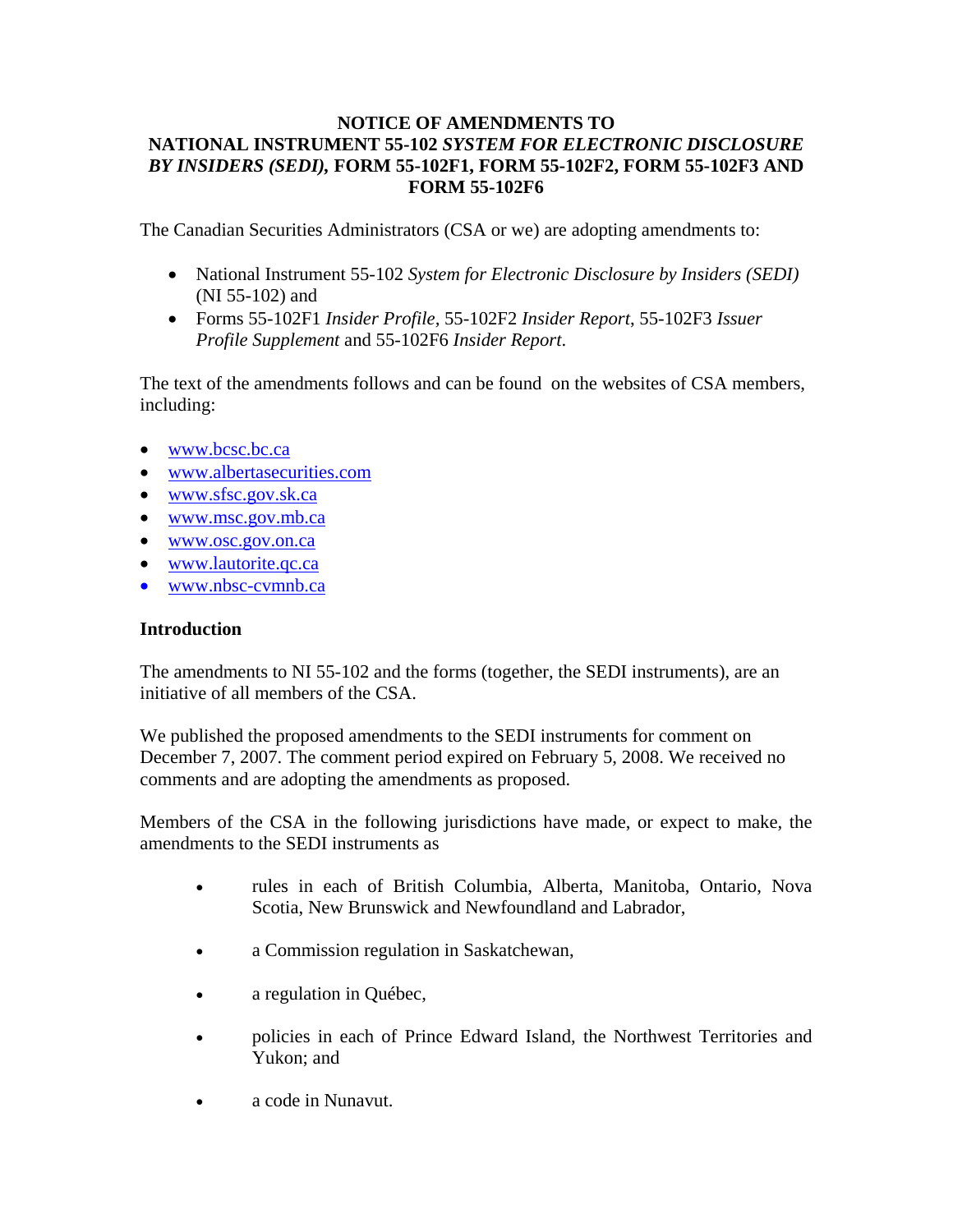In British Columbia and Ontario, the implementation of the amendments to the SEDI instruments is subject to ministerial approval.

In Ontario, amendments to the SEDI instruments required to be delivered to the Minister of Finance were delivered on March 25**,** 2008.

In Québec, NI 55-102 is a regulation made under section 331.1 of the *Securities Act* (Québec)and the amendments to the SEDI instruments must be approved, with or without amendment, by the Minister of Finance. The amendments to the SEDI instruments will come into force on the date of their publication in the *Gazette officielle du Québec* or on any later date specified in the amending regulation.

Provided all necessary ministerial approvals are obtained, the amendments to the SEDI instruments will come into force on June 13**,** 2008.

# **Background**

SEDI was launched on May 5, 2003. The CSA implemented SEDI out of a desire to make the filing of insider information easier and faster, as well as to make information from insider reports accessible to the public in real time and in an easily readable format. While SEDI has fulfilled its purpose, the CSA has received numerous complaints and suggestions from direct users of the system about the quality of its user interface.

SEDI Release 1.7.0 was implemented on October 6, 2007. This release addresses certain issues raised in the SEDI user opinion survey we conducted in 2005 and 2006. The goal of SEDI Release 1.7.0 is to improve the SEDI filing system by modifying some of the processes that filers identified as the cause of the greatest difficulties. The substance and purpose of the proposed amendments to the SEDI instruments are to complement the changes made in SEDI Release 1.7.0.

The changes to the SEDI system streamline the insider report filing process by reducing the number of screens and enhancing user navigation, eliminating the use of the insider access key for insiders who are self filers and improving the usability of the "view insider profile" screen by enhancing its visual impact and adding optional features.

# **Summary of changes to the SEDI instruments**

Section 5.2 of NI 55-102 is amended to reflect the fact that self-filing insiders who log on to SEDI using their SEDI user ID and password will no longer have to also input their access key, except when first linking to the insider profile created by an agent. Agents who file on behalf of an insider will still be required to input the insider's access key.

Item 7 of Form 55-102F1 is amended to reflect the requirements under the laws of New Brunswick on the choice of language of correspondence.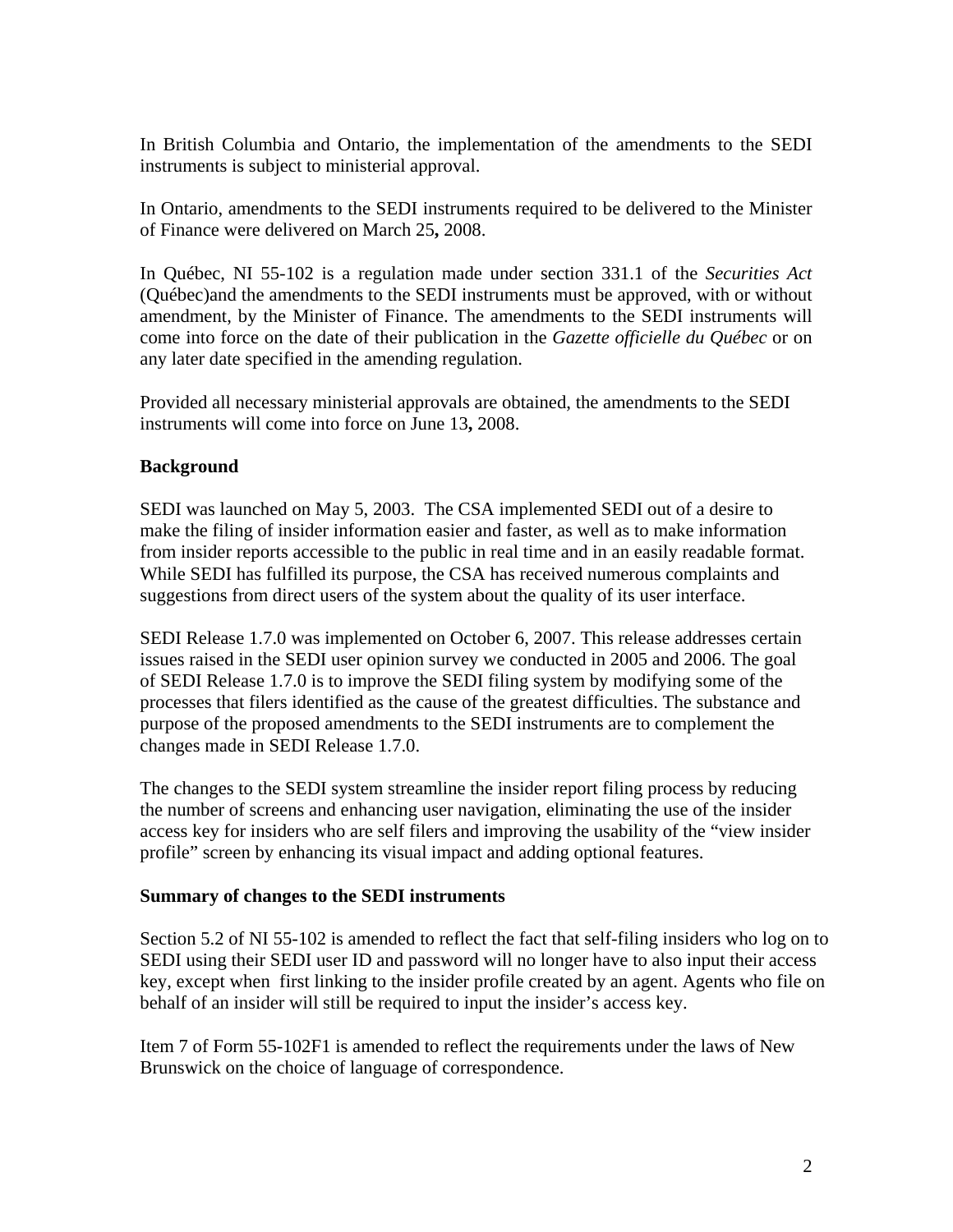Item 3 of Form 55-102F2 is amended to reflect the fact that when necessary, a filer will need to click on the left-hand tool bar item labeled "Amend insider profile" on the screen entitled "Amend insider profile" whereas the instructions in current Form 55-102F2 are to click on "Amend".

Item 4 of Form 55-102F2 is amended to provide filers with the option of viewing an issuer event report by selecting the "View issuer event reports" feature on the screen entitled "File insider report (Form 55-102F2) – Select issuer". The issuer event report will no longer be automatically displayed for review by the filer.

Forms 55-102F1, 55-102F2, 55-102F3 and 55-102F6 have also been amended to add references to New Brunswick and the New Brunswick Securities Commission and to update both the name of the securities regulator in Québec and the address of the Manitoba Securities Commission.

The amendments to NI 55-102 are set out in Appendix A. The amendments to Form 55- 102F1 *Insider Profile*, Form 55-102F2 *Insider Report*, Form 55-102F3 *Issuer Profile Supplement* and Form 55-102F6 *Insider Report* are set out in Appendix B.

#### **Alternatives considered**

We have not considered other alternatives.

## **Unpublished materials**

In proposing amendments to NI 55-102, Form 55-102F1, Form 55-102F2, Form 55- 102F3 and Form 55-102F6, we have not relied on any significant unpublished study, report, or other written materials.

## **Authority for Amendments – Ontario**

Appendix C sets out the provisions of the *Securities Act* (Ontario) (the Act) which provide the Ontario Securities Commission with authority to make the amendments described in this Notice as well as a statement of anticipated costs and benefits associated with the proposed amendments.

## **Questions**

Please refer your questions to any of the people listed below: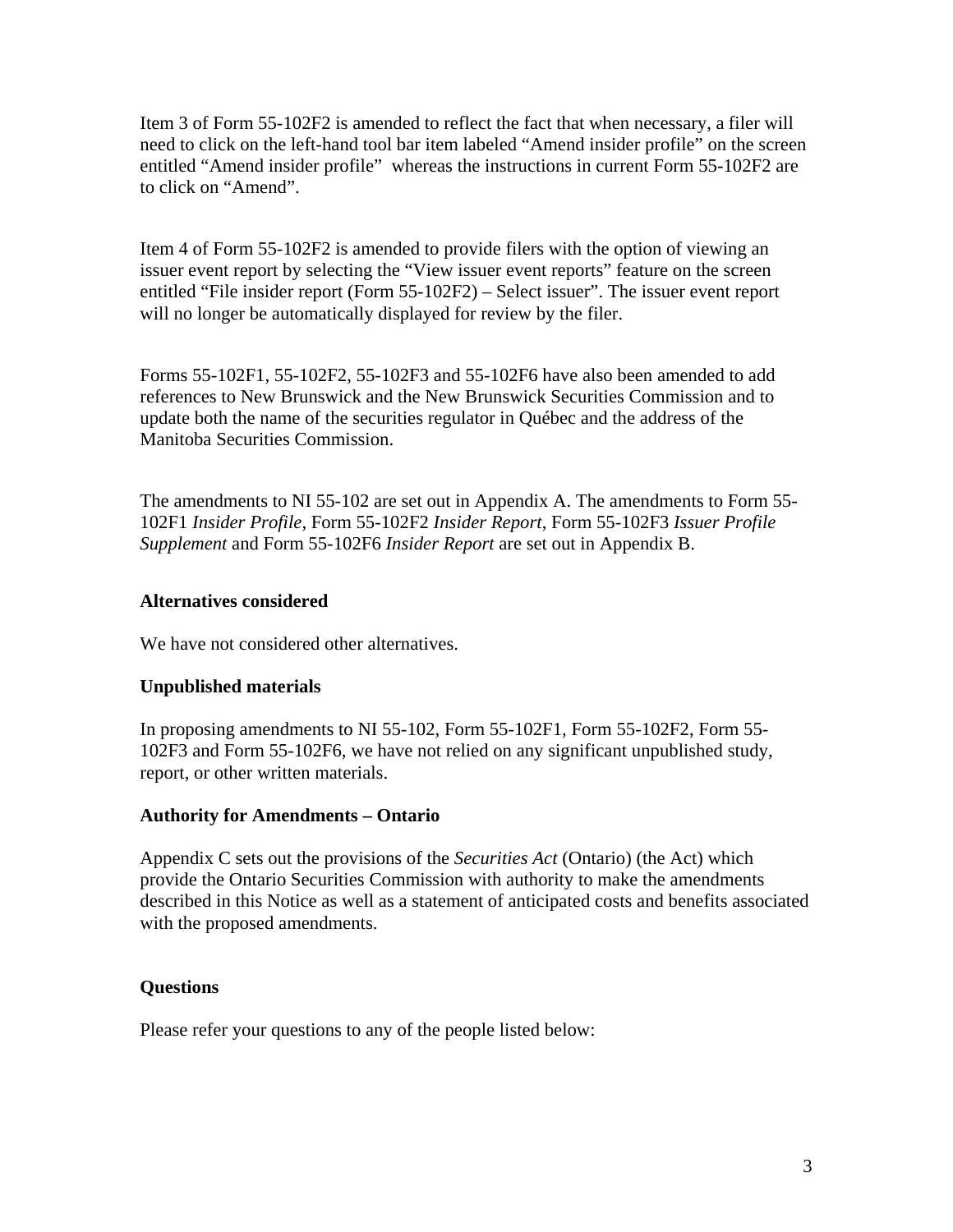Alison Dempsey Senior Legal Counsel Legal Services, Corporate Finance British Columbia Securities Commission (604) 899-6638 (800) 373-6393 (toll free in B.C. and Alberta) adempsey@bcsc.bc.ca

Agnes Lau Associate Director, Corporate Finance Alberta Securities Commission (403) 297-4219 agnes.lau @seccom.ab.ca

Michael Balter Senior Legal Counsel, Corporate Finance Ontario Securities Commission (416) 593-3739 mbalter@osc.gov.on.ca

Lucie J. Roy Conseillère en réglementation Service de la réglementation Surintendance aux marchés des valeurs Autorité des marchés financiers (514) 395-0337 poste 4364 lucie.roy@lautorite.qc.ca

France Kingsbury Avocate, Affaires juridiques Autorité des marchés financiers (514) 395-0337 poste 2543 france.kingsbury@lautorite.qc.ca

 **March 28, 2008**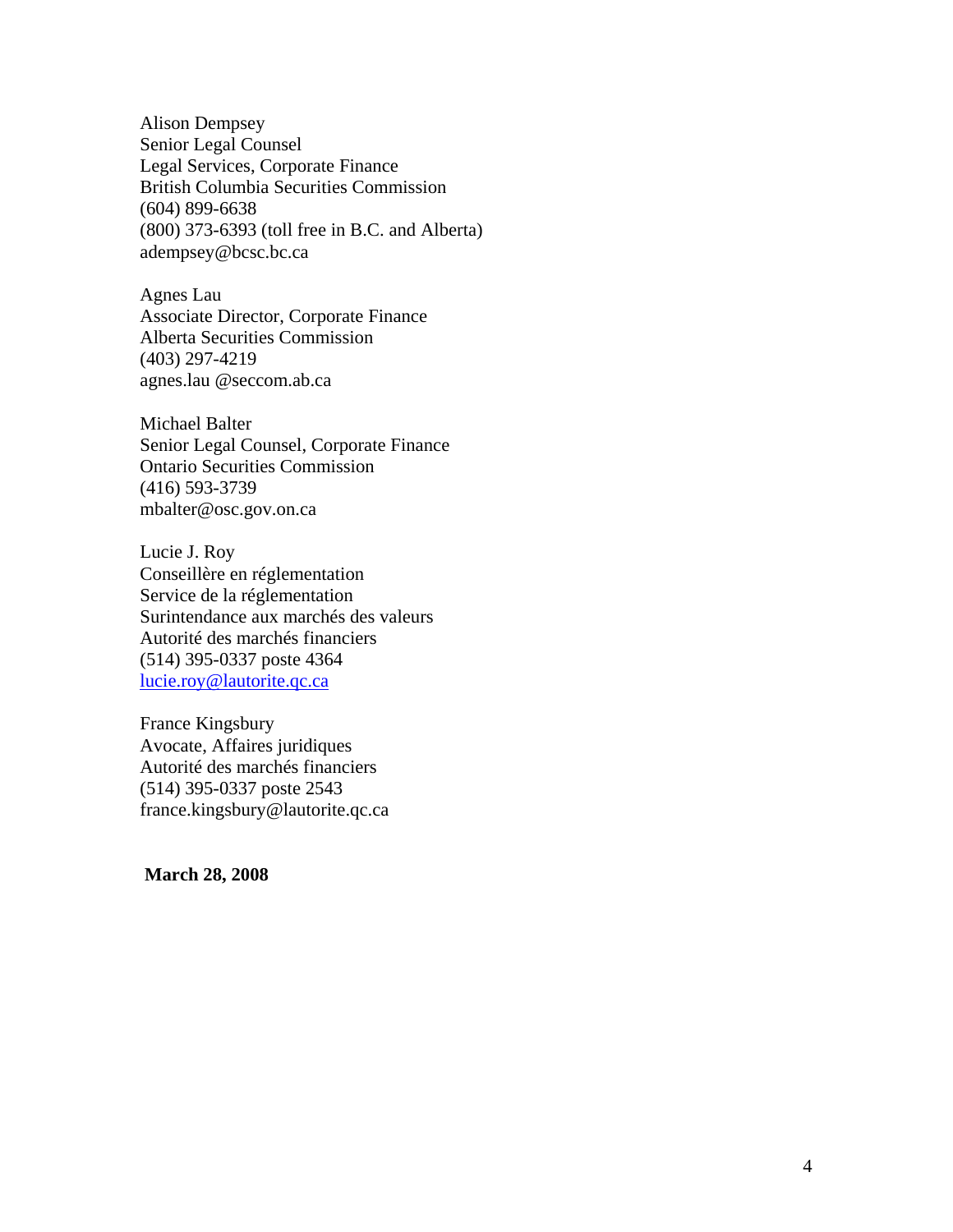## **Appendix A**

## **Amendments to National Instrument 55-102** *System for Electronic Disclosure by Insiders* **(SEDI)**

**1.1 National Instrument 55-102** *System for Electronic Disclosure by Insiders* **(SEDI) is amended by this Instrument.**

## **1.2 Section 5.2 is repealed and substituted with the following,**

**5**.**2 Authentication and Access Key** - When information is filed in SEDI format, the identity of the SEDI filer or the authority of the filing agent shall be authenticated by

- (a) the use of the SEDI filer's username and password by the SEDI filer;
- (b) the use of the SEDI filer's access key by the filing agent; or
- (c) the use of the SEDI filer's username and password and SEDI filer's access key by the SEDI filer when first linking to the insider profile created by a filing agent.

#### **1.3** T**his amendment comes into force June 13, 2008.**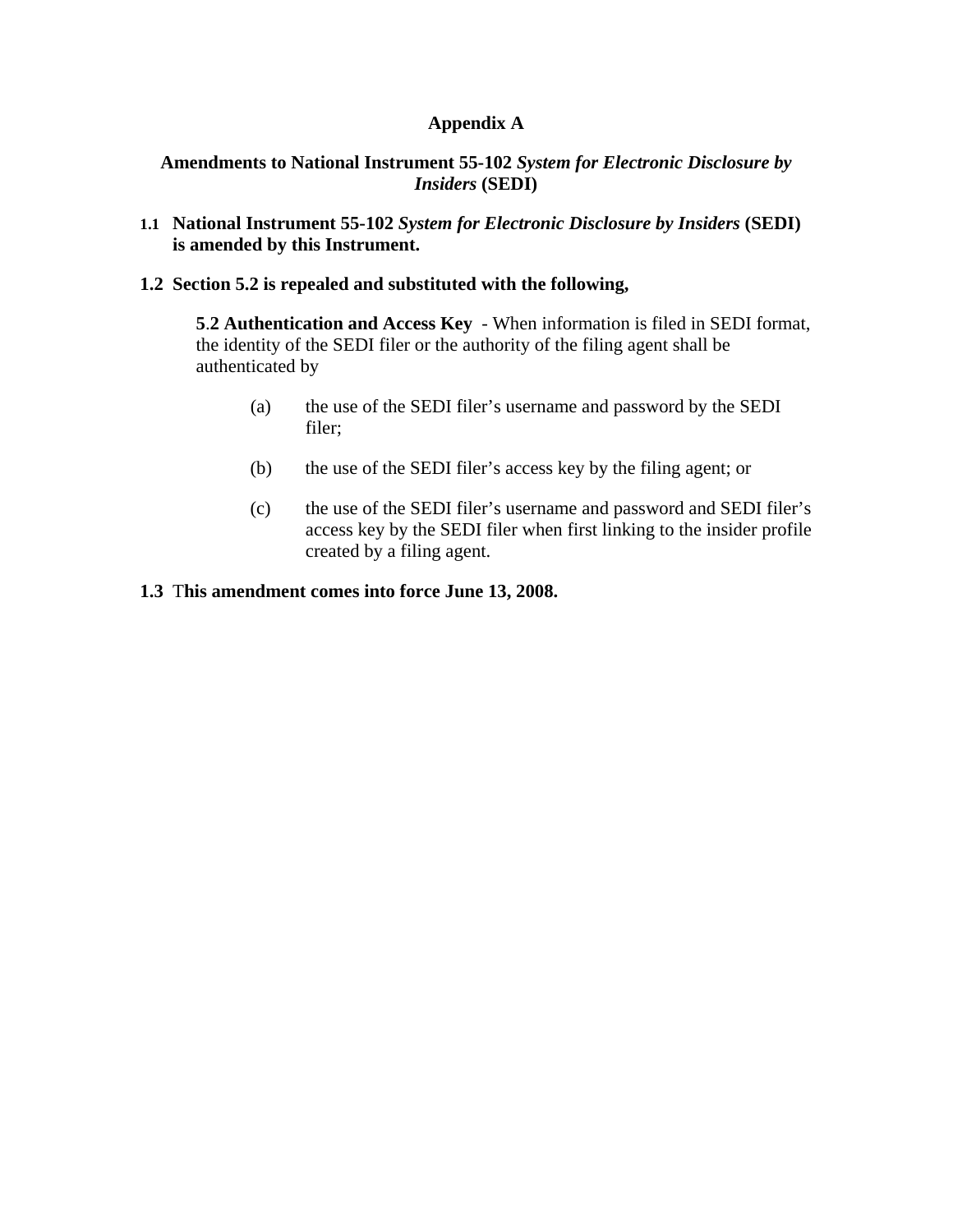#### **Appendix B**

#### **Amendments to**

**Form 55-102F1** *Insider Profile***, Form 55-102F2** *Insider Report*, **Form 55-102F3** *Issuer Profile Supplement* **and Form 55-102F6** *Insider Report*

- **1. Form 55-102F1** *Insider Profile***, Form 55-102F2** *Insider Report***, Form 55-102F3**  *Issuer Profile Supplement* **and Form 55-102F6** *Insider Report* **are amended by this Instrument.**
- **2. Form 55-102F1 is amended by,** 
	- **a. in the second paragraph of item 7, striking out** ", **N**ew Brunswick"
	- **b. adding the following as a third paragraph to item 7:**

If the insider is resident in New Brunswick, the insider may choose to receive any correspondence from the New Brunswick securities regulatory authority in French or English.; and

**c. in item 14 under** *Notice – Collection and Use of Personal Information***, inserting the words "**New Brunswick,**" immediately after "**Quebec**", striking out the words** "Commission des valeurs mobilières du Québec" **and substituting them with** "Autorité des marchés financiers", **changing the address and telephone number of the Manitoba Securities Commission to** "500-400 St. Mary Avenue, Winnipeg, Manitoba, R3C 4K5 - Telephone: (204) 945-0605" **and inserting** "New Brunswick Securities Commission, 85 Charlotte Street, Suite 300 Saint John, NB E2L 2J2 Attention: Corporate Finance Officer Telephone: (506) 658-3060 or (866) 933-2222 (in New Brunswick)" **at the end of the form**.

## **3. Form 55-102F2 is amended by**

**a. repealing item 3 and substituting it with the following:** 

#### **3. Review issuer information**

Review the information contained in the insider profile with respect to the selected reporting issuer to ensure that the information is correct. To do this, click on "Insider profile" in the top bar and the "Introduction to insider profile activities (Form 55-102F1)" screen will appear.

You must review the information in the insider profile with respect to the selected reporting issuer and, if the information is not correct, you must amend it by filing an amended insider profile. To do this, click on "Amend insider profile" in the bar on the left side and make the necessary corrections.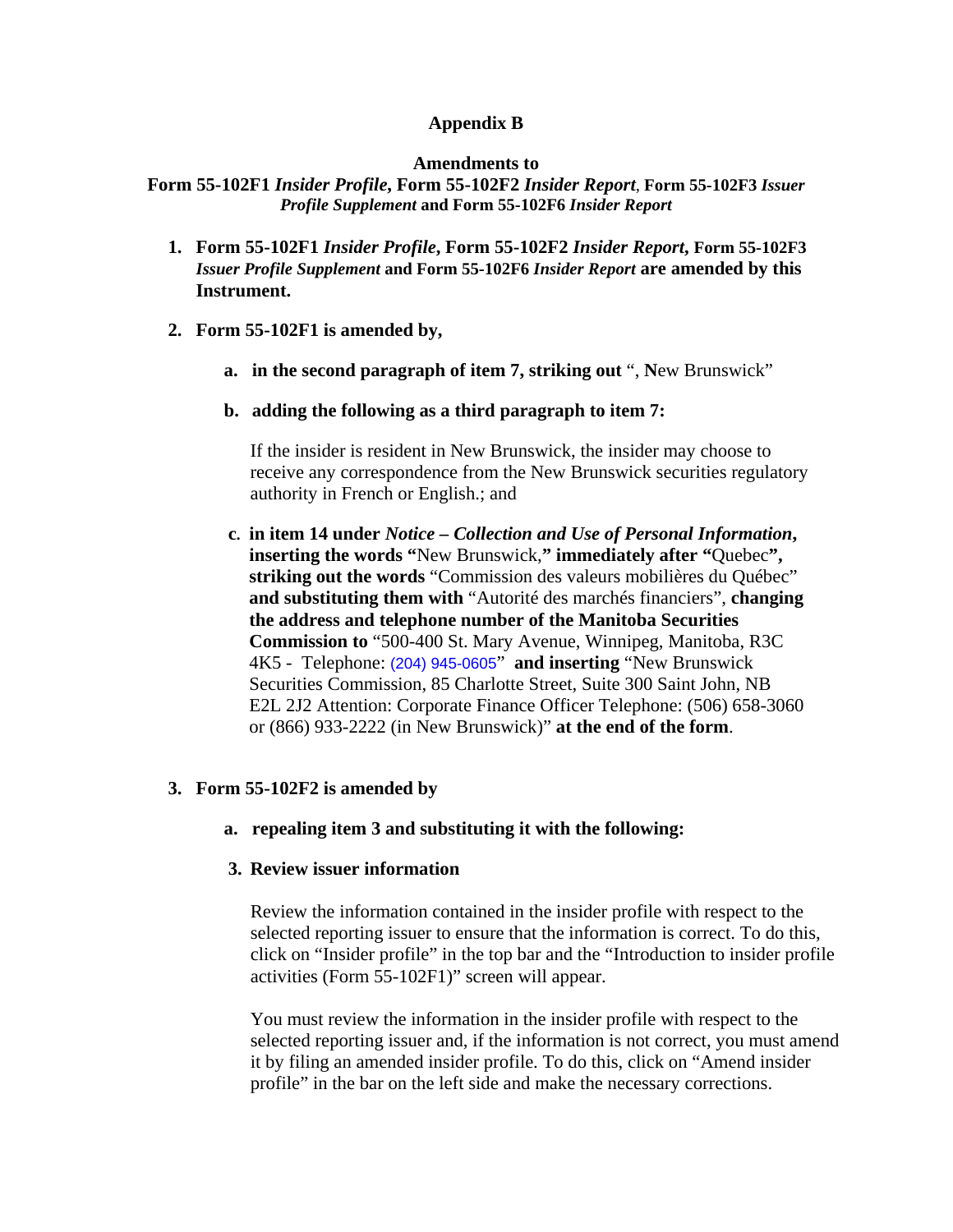#### **b. repealing item 4 and substituting it with the following:**

#### **4. Review new issuer event reports**

If the reporting issuer has filed an issuer event report that has not previously been viewed or that has been previously flagged for further viewing, you must review the issuer event report.

**To do this you must do the following: i) After you have selected an issuer and before selecting the "File insider report" feature, on the screen entitled "File insider report (Form 55-102F2) – Select issuer", click on the feature entitled "View issuer event reports" and the "Listing of issuer event reports" screen appears. ii) Next, click on the radio button for the report you wish to see and then select "View Report" and the "View issuer report information" screen appears with the text of the issuer event report.**

If the insider's holdings of securities of the reporting issuer have been affected by an issuer event, the change in holdings must be reported.

- **c. in item 25 under** *Notice Collection and Use of Personal Information***, inserting the words "**New Brunswick,**" immediately after "**Quebec**", striking out the words** "Commission des valeurs mobilières du Québec" **and substituting them with** "Autorité des marchés financiers", **changing the address and telephone number of the Manitoba Securities Commission to** "500-400 St. Mary Avenue, Winnipeg, Manitoba, R3C 4K5 - Telephone: (204) 945-0605" **and inserting** "New Brunswick Securities Commission, 85 Charlotte Street, Suite 300 Saint John, NB E2L 2J2 Attention: Corporate Finance Officer Telephone: (506) 658-3060 or (866) 933-2222 (in New Brunswick)" **at the end of the form.**
- **4. Form 55-102F3 is amended by, in item 9 under** *Notice Collection and Use of Personal Information***, inserting the words "**New Brunswick,**" immediately after "**Quebec**", striking out the words** "Commission des valeurs mobilières du Québec" **and substituting them with** "Autorité des marchés financiers", **changing the address and telephone number of the Manitoba Securities Commission to** "500-400 St. Mary Avenue, Winnipeg, Manitoba, R3C 4K5 – Telephone: (204) 945-0605" **and inserting** "New Brunswick Securities Commission, 85 Charlotte Street, Suite 300 Saint John, NB E2L 2J2 Attention: Corporate Finance Officer Telephone: (506) 658-3060 or (866) 933-2222 (in New Brunswick)" **at the end of the form**.
- **5. Form 55-102F6 is amended by, under** *Notice Collection and Use of Personal Information***, inserting the words** "New Brunswick," **immediately after** "Quebec", **under "Box 4", adding** " New Brunswick", **under "INSTRUCTIONS", striking out the word "**and**" in the first line and inserting the words "**and New Brunswick**" after "**Québec**", striking out the words "**New Brunswick,**" in the second paragraph, striking out the words**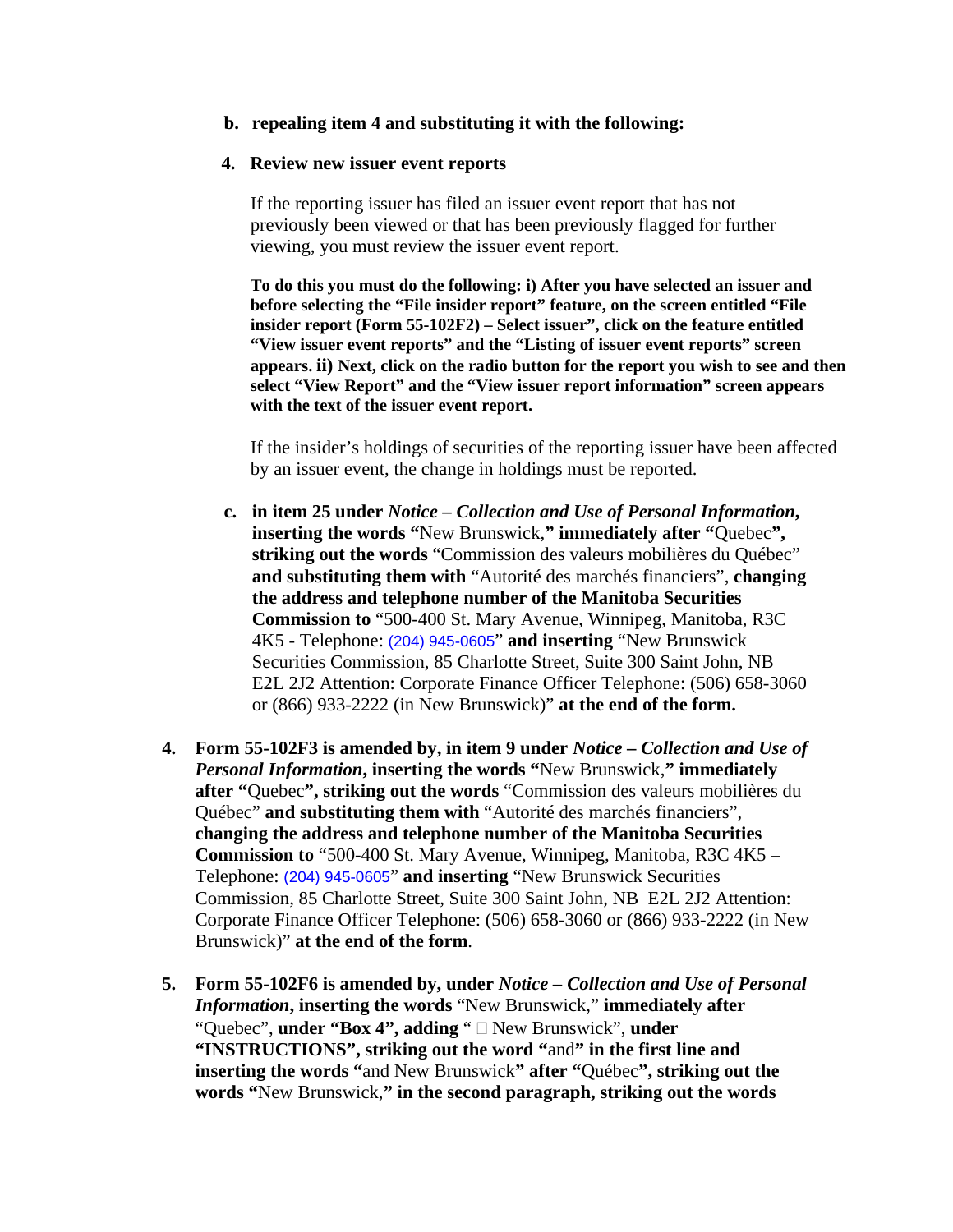"Commission des valeurs mobilières du Québec" **in the address section and substituting them with** "Autorité des marchés financiers", **changing the address and facsimile number of the Manitoba Securities Commission to** "500-400 St. Mary Avenue, Winnipeg, Manitoba, R3C 4K5 **–** Facsimile: (204) 945-0330" **and inserting** "New Brunswick Securities Commission, 85 Charlotte Street, Suite 300 Saint John, NB E2L 2J2 Attention: Corporate Finance Officer Telephone: (506) 658-3060 or (866) 933-2222 (in New Brunswick)" **at the end of the form**.

#### **6. This amendment comes into force June 13, 2008.**